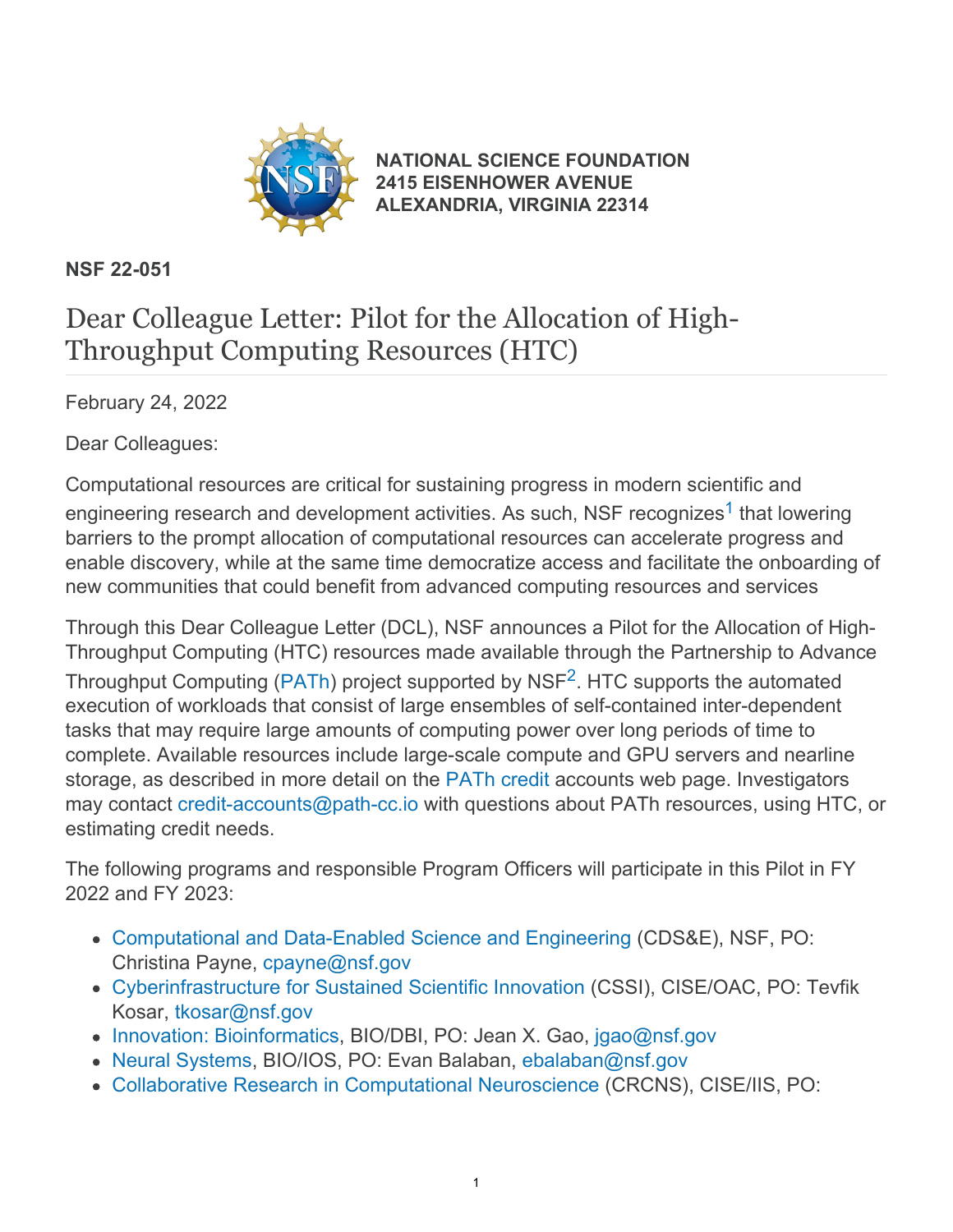Kenneth Whang, [kwhang@nsf.gov](mailto:kwhang@nsf.gov) – see also [NSF DCL 22-022](https://www.nsf.gov/publications/pub_summ.jsp?ods_key=nsf22022)

- [Astronomy and Astrophysics Research Grants](https://beta.nsf.gov/funding/opportunities/astronomy-and-astrophysics-research-grants-aag) (AAG), MPS/AST, PO: Andreas Berlind, [aberlind@nsf.gov](mailto:aberlind@nsf.gov)
- [Chemical Theory, Models, and Computational Methods](https://beta.nsf.gov/funding/opportunities/chemical-theory-models-and-computational-methods-ctmc-0) (CTMC), MPS/CHE, PO: Richard Dawes, [rdawes@nsf.gov](mailto:rdawes@nsf.gov)
- [Condensed Matter and Materials Theory](https://beta.nsf.gov/funding/opportunities/condensed-matter-and-materials-theory-cmmt-0) (CMMT), MPS/DMR, PO: Daryl Hess, [dhess@nsf.gov](mailto:dhess@nsf.gov)
- [Atomic, Molecular and Optical Physics](https://beta.nsf.gov/funding/opportunities/atomic-molecular-and-optical-physics-theory-0) – [Theory](https://beta.nsf.gov/funding/opportunities/atomic-molecular-and-optical-physics-theory-0), MPS/PHY, PO: Robert Forrey, [rforrey@nsf.gov](mailto:rforrey@nsf.gov)
- [Nuclear Physics](https://beta.nsf.gov/funding/opportunities/nuclear-physics-theory-0) – [Theory](https://beta.nsf.gov/funding/opportunities/nuclear-physics-theory-0), MPS/PHY, PO: Bogdan Mihaila, MPS/PHY, [bmihaila@nsf.gov](mailto:bmihaila@nsf.gov)
- [Geoinformatics \(GI\),](https://beta.nsf.gov/funding/opportunities/geoinformatics-gi) GEO/EAR, PO: Raleigh Martin, [ramartin@nsf.gov](mailto:ramartin@nsf.gov)
- [Geophysics \(PH\)](https://beta.nsf.gov/funding/opportunities/geophysics-ph-0), GEO/EAR, PO: Eva Zanzerkia, [ezanzerk@nsf.gov](mailto:ezanzerk@nsf.gov)
- [Arctic Research Opportunities](https://beta.nsf.gov/funding/opportunities/arctic-research-opportunities), GEO/OPP, POs: Marc Stieglitz, [mstiegli@nsf.gov](mailto:mstiegli@nsf.gov), Allen Pope, [apope@nsf.gov](mailto:apope@nsf.gov)
- [Antarctic Research](https://beta.nsf.gov/funding/opportunities/antarctic-research), GEO/OPP, PO: Allen Pope, [apope@nsf.gov](mailto:apope@nsf.gov)

#### **ELIGIBILITY**

This opportunity is open to PIs interested in including requests for HTC resources in regular proposal submissions to the Programs participating in this Pilot. This opportunity is also open to NSF PIs with active awards supported by the Programs participating in this Pilot.

#### **HOW TO APPLY**

Interested investigators are required to submit a request for HTC resources that includes, in no more than two pages: (1) the anticipated total HTC resources required, with yearly breakdown; and (2) a technical description and justification for the request. The latter should include information regarding (a) the expected number of self-contained tasks per ensemble  $-$  note that each task can be packaged into one or more batch job(s); (b) the resource requirements for each task type in the ensemble – for example, requirements for cores, memory, wall-time, and scratch space; (c) the expected number of ensembles; (d) the expected input and output data requirements for each task type; and (e) the expected number and size of shared input files within an ensemble – expected number of times each file is read per ensemble.

Investigators are encouraged to consult the PATh web page, [https://path](https://www.nsf.gov/cgi-bin/goodbye?https://path-cc.io/services/credit-accounts/)[cc.io/services/credit-accounts/](https://www.nsf.gov/cgi-bin/goodbye?https://path-cc.io/services/credit-accounts/), for the latest up-to-date information and contact PATh support staff at [credit-accounts@path-cc.io](mailto:credit-accounts@path-cc.io) with questions regarding PATh resources, using HTC or estimating credit needs.

New Proposals: In the case of new proposal submissions to the participating programs, PIs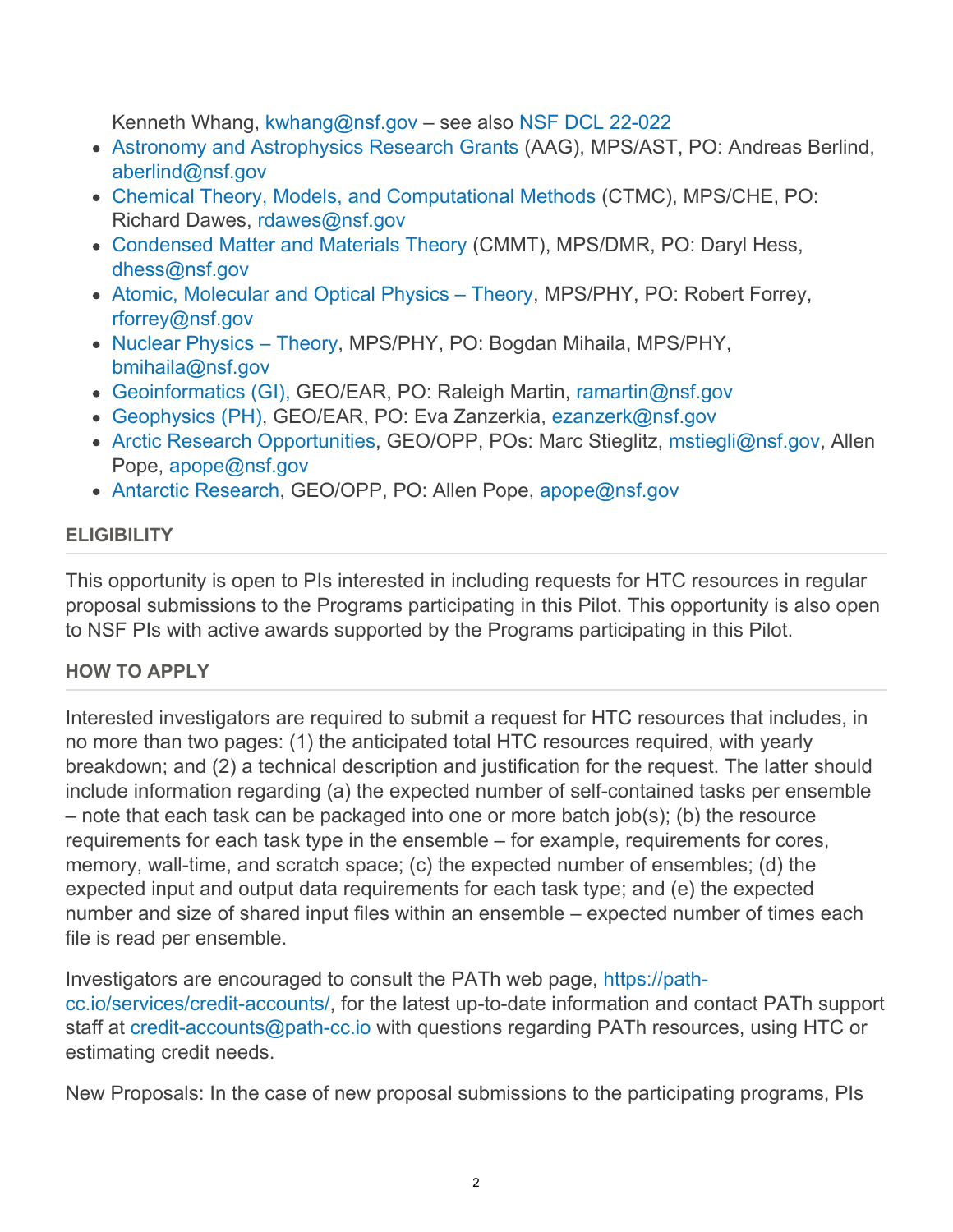should include the request for HTC resources as a Supplementary Document.

Existing Awards: PIs with active awards supported by the participant programs should contact the NSF cognizant program officer of their project by e-mail, with the description of their HTC resource request. Please include "HTCAccess" and the award number for the funded project in the e-mail subject line.

HTC resource requests will be internally reviewed, but Program Officers may elect to obtain external reviews to inform their decisions. NSF will work directly with PATh to provide credits for approved requests.

Sincerely,

Joanne S. Tornow Assistant Director, Biological Sciences

Margaret Martonosi Assistant Director, Computer and Information Science and Engineering

Sylvia Butterfield Assistant Director (acting), Education and Human Resources

Susan Margulies Assistant Director, Engineering

Alexandra R. Isern Assistant Director, Geosciences

Sean L. Jones Assistant Director, Mathematical and Physical Sciences

Kellina M. Craig-Henderson Assistant Director (acting), Social, Behavioral, and Economic Sciences

Alicia Knoedler Office Head, Office of Integrative Activities

Kendra Sharp Office Head, Office of International Science and Engineering

Manish Parashar Office Director, Office of Advanced Cyberinfrastructure